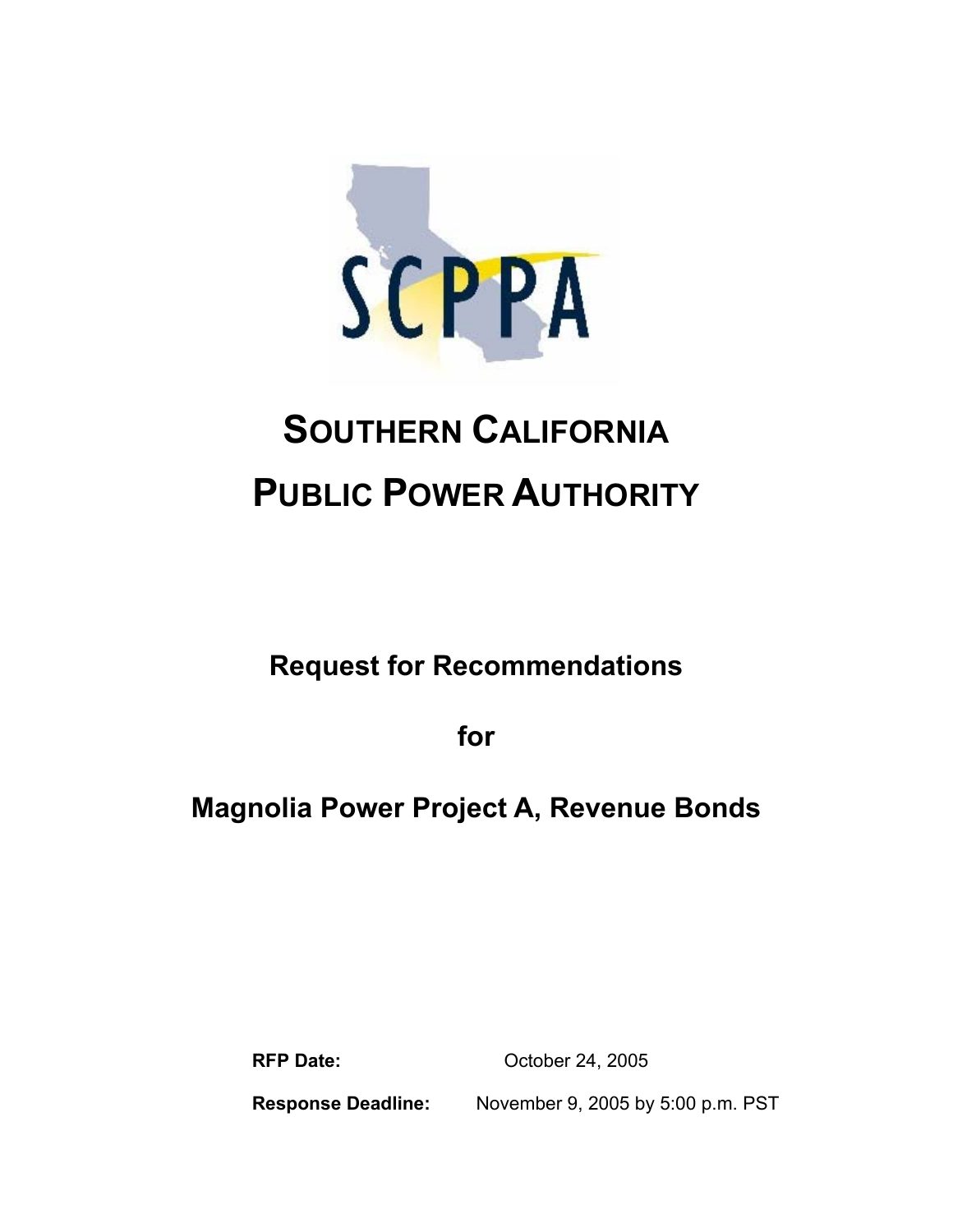# **Request for Recommendations related to the Magnolia Power Project A, Revenue Bonds**

The Southern California Public Power Authority ("SCPPA") has received numerous unsolicited proposals regarding the Magnolia Power Project A, Revenue Bonds ("Magnolia bonds"). The proposals received have been comprehensive, creative and have offered a number of alternatives as well as risk levels for SCPPA and the Magnolia participants to consider. Due to the high degree of interest in the Magnolia bonds and significant overlap and multiple alternatives offered in many of the proposals, it is SCPPA's intent to establish a formal process for the consideration of recommendations.

SCPPA reserves the right to reject all recommendations, to elect multiple firms to execute an accepted recommendation, to postpone the decision to act on any of the recommendations, to elect not to proceed at any time, and to change the selected underwriting team at any time, all without liability or cost to SCPPA.

## **Background**

As you are aware, in 2003 SCPPA issued \$299.975 million in Project A Bonds and \$13.275 million in Project B Bonds to finance Magnolia. SCPPA may elect to enter the financial markets to refinance and/or extract additional value from the Magnolia bonds, including, when interest rate conditions provide opportunities, to refund project debt on an advance or current refunding basis. SCPPA has considered in the past and is willing to consider, any alternative approach in conjunction with the Magnolia bonds, including municipal forward and interest rate swap transactions and a blend of fixed and/or variable rate obligations in accordance with SCPPA's swap and financing guidelines.

#### **Financing Guidelines and Potential Tax Considerations**

In order to limit financing recommendations, SCPPA would like to establish certain guidelines to be utilized by respondents to the Request. Many of the questions included in this Request address these guidelines. However, in order to provide the best guidance possible, SCPPA would like you to consider the following as you develop and present your recommendations:

#### **Transaction Size:**

At this point, SCPPA is considering a transaction that would affect not more than \$125 million of the Magnolia bonds. This may be either a pro rata strip of outstanding bonds or selected maturities. Respondents should indicate the affected bonds and provide reasons for their selection of the bonds.

#### **Derivative Product Economics and Considerations:**

SCPPA and its Participants have utilized several forms of derivative products in the past. SCPPA has always conducted a rigorous analysis of the benefits and risks of these products. Any recommendation that includes the use of a non-traditional (other than fixed-rate bonds) financing structure should provide a detailed discussion of how this structure would integrate with SCPPA's existing derivative portfolio. It should also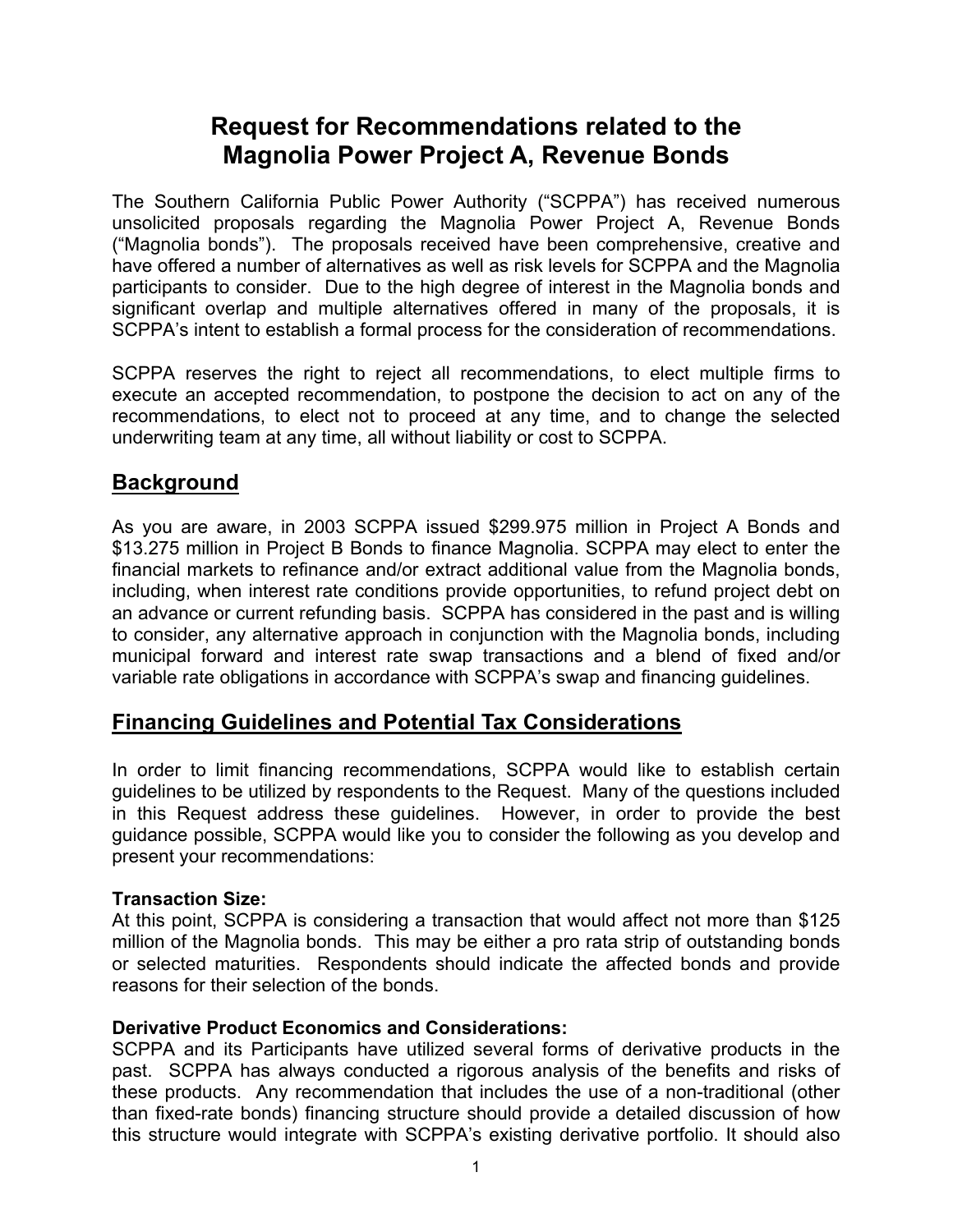include a discussion of how the structure would impact the individual debt portfolios of the affected Participants.

#### **Tax Law Considerations Related to Transaction Structure and Escrow Yields:**

Given that that the Magnolia bonds are not currently callable, any advance refunding structure will likely include a yield-restricted escrow. Many derivative structures ("synthetic fixed rate" bonds) contemplate an advanced refunding utilizing "variable yield" refunding bonds for purposes of the federal arbitrage and arbitrage rebate rules. The variable yield may be estimated, but not known with certainty, at the outset of the financing. Respondents should provide a thorough discussion of their expectation for the determination, modification and adjustment of arbitrage and escrow yields, and any structural features that may be required to: (1) ensure that the escrow yield will not exceed the arbitrage yield, and (2) increase the likelihood that the escrow yield will attain the arbitrage yield, thereby minimizing negative arbitrage (if such is necessary to the optimization of the benefit from the proposed structure). Your recommendations should provide clear statements and explanations of any regulatory or statutory interpretations necessary to demonstrate to SCPPA bond counsel that your recommendations are consistent with the law.

#### **Basis Risk and Reward, and the Escrow Yield:**

SCPPA is familiar with the potential economic advantages of derivative transactions whose rates are tied to taxable indices such as LIBOR. For current refundings, new money transactions, or advance refundings with negative arbitrage, the lower expected financing costs of LIBOR-based swaps do not typically result in reduction of an escrow yield. However, for an advance refunding that does not have negative arbitrage, the lower expected financing cost of a LIBOR-based swap may be accompanied by a lower escrow yield and resultant larger bond size. This condition appears to a produce a less favorable risk/reward relationship for LIBOR-based swaps for an advance refunding without negative arbitrage, as compared to new money, current refundings or advance refundings with negative arbitrage. Therefore, if SCPPA and the Participants have limited ability to assume basis risk, it may be more advantageous for them to consider LIBOR-based swaps when there will not be an associated reduction in yields on invested assets. If your recommendations increase basis or other risks, you should include a discussion of how the lower expected financing costs might be offset by potential escrow or other yield reduction. Your recommendations should discuss the relative risk-reward relationships of these structures for advance refundings versus other non yield-restricted transactions. To the extent your recommendations include techniques designed to avoid or limit the potential arbitrage yield reduction impacts, please isolate and highlight the economic advantages of these features. Once again, your recommendations should provide expectations of how SCPPA's counsel would interpret these structures.

# **Form of Recommendations**

• Each recommendation should be bound in an appropriate binder and should specifically address the following questions (below or on the next page).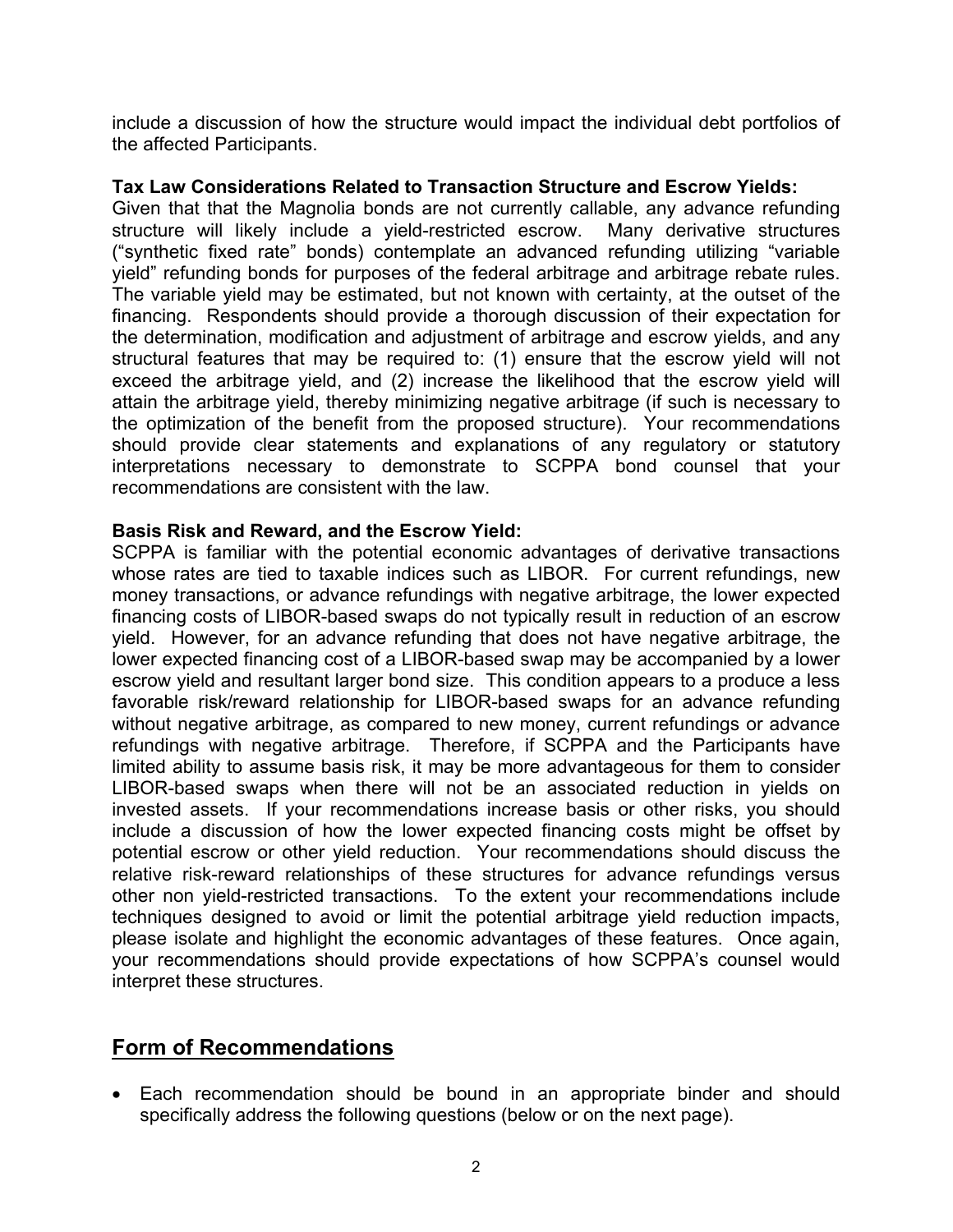- Joint recommendations will not be accepted.
- Please refrain from submitting general marketing materials that do not explicitly respond to the questions.
- Recommendations should not exceed 15 pages in length, including a one or twopage signed and dated cover letter. Numerical analyses should be bound in a separate binder.

## **Questions**

- A. Organization of Firm/Contacts
	- 1. Provide the name, address (email and postal), telephone number and fax number of the principal contact from your firm.
	- 2. List the other members of your team, including underwriting and marketing personnel. Briefly describe their proposed role in serving SCPPA and briefly describe their relevant experience. If interviewed, key members of the team should appear.
- B. Recommendations
	- 1. Please limit your response to one or two recommendations that, in your opinion, are the most appropriate for SCPPA to pursue. Recommendations should not merely include a list of potential restructuring ideas. Describe the structure of your recommendations, including exact steps and potential schedule. Identify the amount of the Magnolia bonds on which you would propose SCPPA execute your recommendations. Your recommendations should address the financial impact to each Magnolia participant as it relates to their existing and future debt structure. How would your recommendations be viewed by the rating agencies?
	- 2. Outline and quantify the benefits of your recommendation(s). Include any market interest rate or other sensitivity analyses SCPPA should consider. If your recommendations contemplate the use of an outside sinking fund and/or an escrow restructuring as a yield adjustment mechanism for the escrow, provide analysis indicating under what circumstances SCPPA would be required to fund such a sinking fund or contribute to maintain the sufficiency of the escrow and how much money would be involved. Are there reasons why the projected savings would not be realized? Please comment on the likelihood of SCPPA realizing the projected savings.
	- 3. Provide an analysis of the risks and considerations of your structure as compared to the current fixed rate Magnolia bonds outstanding and in comparison to other restructuring opportunities you may have considered in relation to Magnolia. How would you recommend that the participants mitigate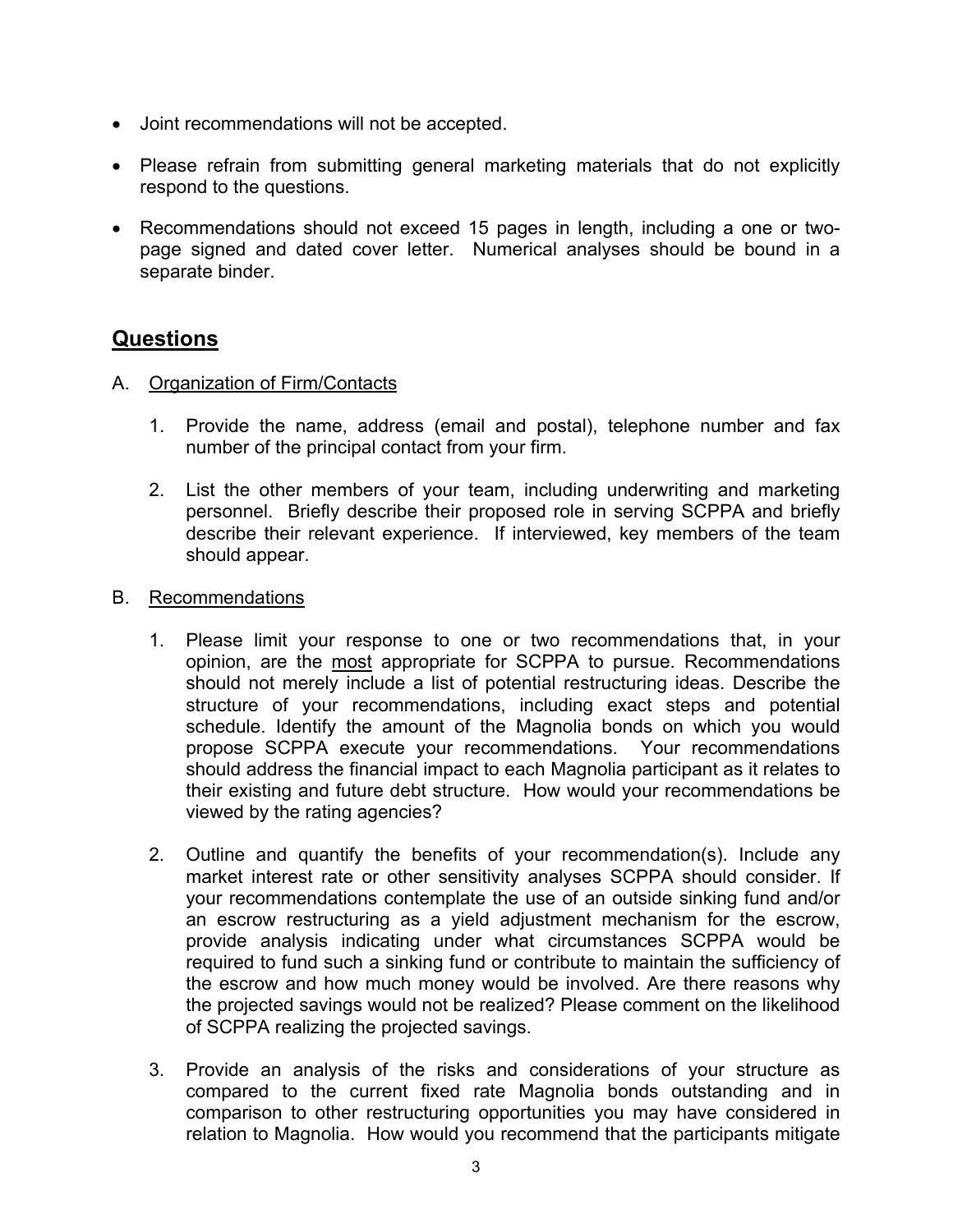any risks introduced by your recommendations? Why are your recommendations the best choice for SCPPA?

- 4. Describe how you would recommend that SCPPA and its members approach the use of swaps on a direct debt and overall basis. Please comment on SCPPA's existing swap portfolio, including how your firm would recommend that SCPPA and its members evaluate existing and future tax risk. How should SCPPA evaluate your approach, if applicable, and any future transactions that may use swaps? Please comment on how you expect SCPPA to score in Standard & Poor's recently released Debt Derivative Profile criteria.
- 5. Describe how you would recommend that SCPPA and its members approach the use of variable rate debt on a direct debt and overall basis. Given the current interest rate environment, should SCPPA make any changes to its outstanding variable rate debt exposure?
- 6. Besides reducing project debt costs, what other considerations led you to determine that your recommendations are the best alternatives for SCPPA and the participants at the present time?
- 7. Do your recommendations potentially reduce or limit SCPPA's future operating or financing flexibility at Magnolia? If so, why is this recommended?
- 8. In order to implement your recommendations, what tax issues must be resolved and how do your recommendations solve those issues?
- 9. Would your recommendations require any amendment to the Magnolia Indenture of Trust for the Project A Bonds?

#### C. Compensation/Fees

- 1. Please discuss and outline the individual components of compensation your firm would receive under your recommendations including, but not limited to, activities related to underwriting, remarketing and/or any derivatives. Include your proposal for underwriters' spread for your recommendations, specifying management fee, average takedown, and a detailed breakdown of expenses.
- 2. If your recommendations include a swap, please comment on what spread to mid-market you believe is appropriate for your recommended structure. Please comment on your firm's ability and experience in competitively pricing swaps.
- 3. Please outline and quantify any other areas of compensation, if any, that your firm would realize in connection with your recommendations.

#### D. Conflicts/Disclosure

1. Indicate any conflicts or potentially conflicting situations your firm might have in executing your proposal.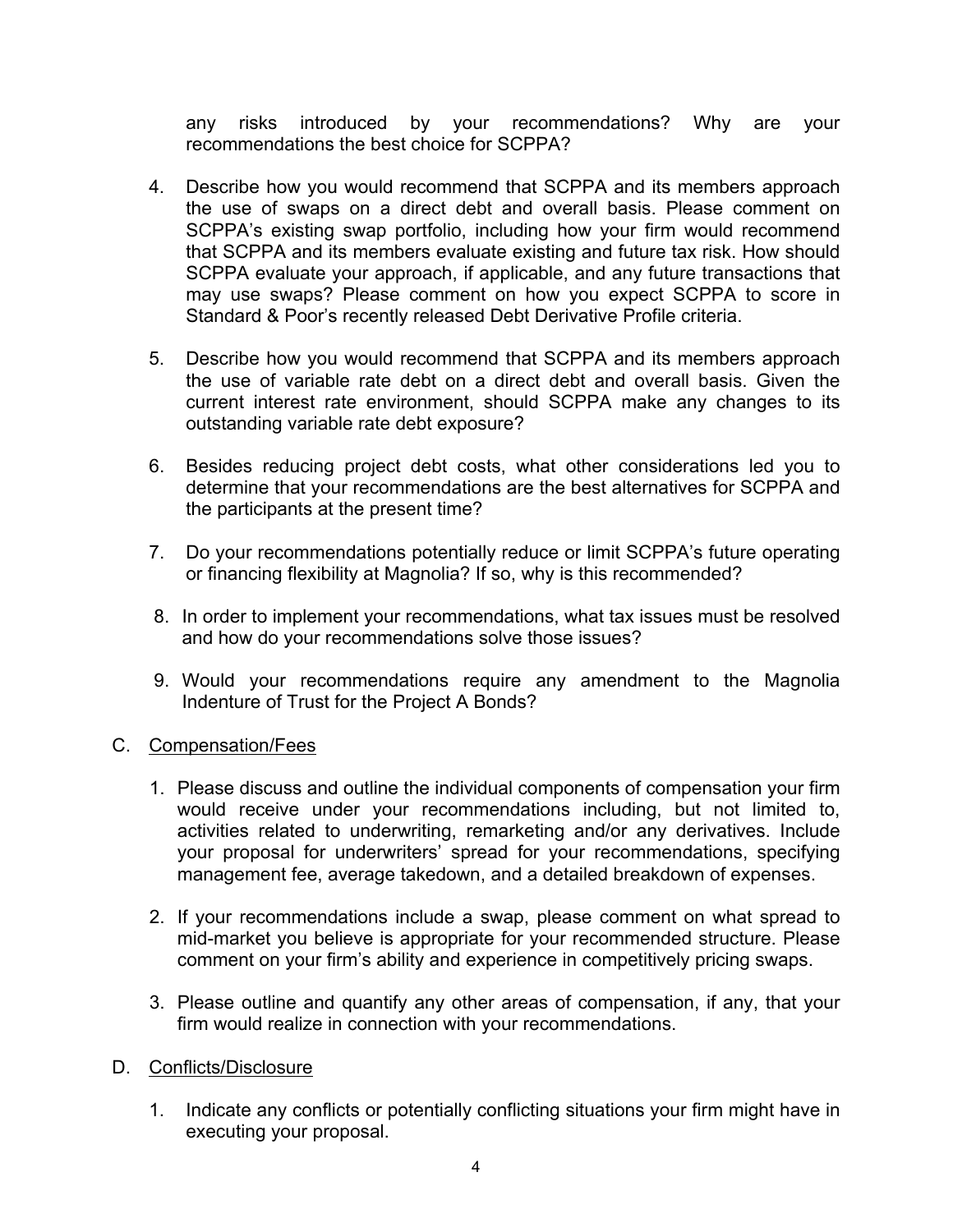2. Is your firm involved in any SEC or comparable investigation regarding sales methods, security dealings, underwritings or related practices? Please disclose the status of such matters. Please describe in detail any settlements made by your firm to the SEC or any other federal and/or state agency. Please describe in detail any investigations, settlements, or lawsuits (settled or pending) related to the Western Energy Crisis.

# **Evaluation Criteria**

The recommendations will be evaluated according to, but not necessarily limited to, the following criteria:

- Ability of the recommendation to make the case as to why this particular opportunity compares favorably in relation to other opportunities available;
- Amount of and timing of savings generated;
- Likelihood of achieving projected savings;
- Complexity and structure;
- Comprehensive analysis of the risks associated with the proposed strategy, including execution, counterparty, tax, interest rate, and termination;
- Consideration of the recommendation and risk factors in relation to each Participant's overall debt portfolio;
- Potential constraints placed on future financing and operational flexibility;
- Compliance with SCPPA's existing swap and financing guidelines; and
- The successful execution of similar transactions within the public power community.

# **Terms and Conditions**

- SCPPA reserves the right to reject any or all recommendations.
- SCPPA is under no obligation to execute a transaction as a result of this process. Potential respondents should be aware that SCPPA's evaluation of the Magnolia bonds is in the formative stages and there is a possibility that SCPPA will elect to delay any action on the recommendations regardless of market conditions.
- SCPPA reserves the right to request clarification of information submitted and to request additional information.